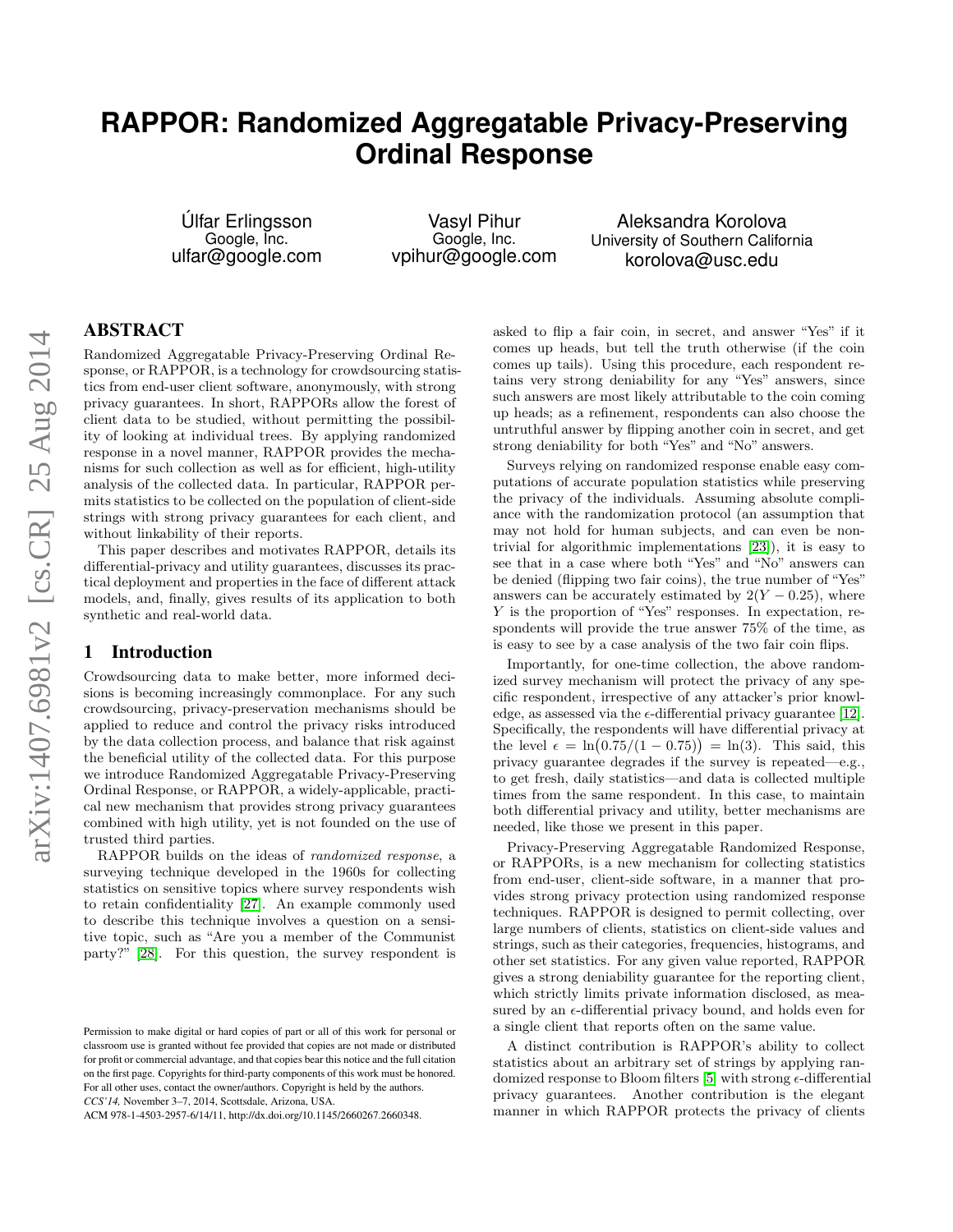from whom data is collected repeatedly (or even infinitely often), and how RAPPOR avoids addition of privacy externalities, such as those that might be created by maintaining a database of contributing respondents (which might be breached), or repeating a single, memoized response (which would be linkable, and might be tracked). In comparison, traditional randomized response does not provide any longitudinal privacy in the case when multiple responses are collected from the same participant. Yet another contribution is that the RAPPOR mechanism is performed locally on the client, and does not require a trusted third party.

Finally, RAPPOR provides a novel, high-utility decoding framework for learning statistics based on a sophisticated combination of hypotheses testing, least-squares solving, and LASSO regression [\[26\]](#page-13-3).

## <span id="page-1-0"></span>1.1 The Motivating Application Domain

RAPPOR is a general technology for privacy-preserving data collection and crowdsourcing of statistics, which could be applied in a broad range of contexts.

In this paper, however, we focus on the specific application domain that motivated the development of RAPPOR: the need for Cloud service operators to collect up-to-date statistics about the activity of their users and their client-side software. In this domain, RAPPOR has already seen limited deployment in Google's Chrome Web browser, where it has been used to improve the data sent by users that have opted-in to reporting statistics [\[9\]](#page-12-2). Section [5.4](#page-9-0) briefly describes this real-world application, and the benefits RAP-POR has provided by shining a light on the unwanted or malicious hijacking of user settings.

For a variety of reasons, understanding population statistics is a key part of an effective, reliable operation of online services by Cloud service and software platform operators. These reasons are often as simple as observing how frequently certain software features are used, and measuring their performance and failure characteristics. Another, important set of reasons involve providing better security and abuse protection to the users, their clients, and the service itself. For example, to assess the prevalence of botnets or hijacked clients, an operator may wish to monitor how many clients have—in the last 24 hours—had critical preferences overridden, e.g., to redirect the users' Web searches to the URL of a known-to-be-malicious search provider.

The collection of up-to-date crowdsourced statistics raises a dilemma for service operators. On one hand, it will likely be detrimental to the end-users' privacy to directly collect their information. (Note that even the search-provider preferences of a user may be uniquely identifying, incriminating, or otherwise compromising for that user.) On the other hand, not collecting any such information will also be to the users' detriment: if operators cannot gather the right statistics, they cannot make many software and service improvements that benefit users (e.g., by detecting or preventing malicious client-side activity). Typically, operators resolve this dilemma by using techniques that derive only the necessary high-order statistics, using mechanisms that limit the users' privacy risks—for example, by collecting only coarsegranularity data, and by eliding data that is not shared by a certain number of users.

Unfortunately, even for careful operators, willing to utilize state-of-the-art techniques, there are few existing, practical mechanisms that offer both privacy and utility, and even fewer that provide clear privacy-protection guarantees. Therefore, to reduce privacy risks, operators rely to a great extent on pragmatic means and processes, that, for example, avoid the collection of data, remove unique identifiers, or otherwise systematically scrub data, perform mandatory deletion of data after a certain time period, and, in general, enforce access-control and auditing policies on data use. However, these approaches are limited in their ability to provide provably-strong privacy guarantees. In addition, privacy externalities from individual data collections, such as timestamps or linkable identifiers, may arise; the privacy impact of those externalities may be even greater than that of the data collected.

RAPPOR can help operators handle the significant challenges, and potential privacy pitfalls, raised by this dilemma.

#### 1.2 Crowdsourcing Statistics with RAPPOR

Service operators may apply RAPPOR to crowdsource statistics in a manner that protects their users' privacy, and thus address the challenges described above.

As a simplification, RAPPOR responses can be assumed to be bit strings, where each bit corresponds to a randomized response for some logical predicate on the reporting client's properties, such as its values, context, or history. (Without loss of generality, this assumption is used for the remainder of this paper.) For example, one bit in a RAPPOR response may correspond to a predicate that indicates the stated gender, male or female, of the client user, or—just as well—their membership in the Communist party.

The structure of a RAPPOR response need not be otherwise constrained; in particular, (i) the response bits may be sequential, or unordered, (ii) the response predicates may be independent, disjoint, or correlated, and (iii) the client's properties may be immutable, or changing over time. However, those details (e.g., any correlation of the response bits) must be correctly accounted for, as they impact both the utilization and privacy guarantees of RAPPOR—as outlined in the next section, and detailed in later sections.

In particular, RAPPOR can be used to collect statistics on categorical client properties, by having each bit in a client's response represent whether, or not, that client belongs to a category. For example, those categorical predicates might represent whether, or not, the client is utilizing a software feature. In this case, if each client can use only one of three disjoint features,  $X, Y$ , and  $Z$ , the collection of a three-bit RAPPOR response from clients will allow measuring the relative frequency by which the features are used by clients. As regards to privacy, each client will be protected by the manner in which the three bits are derived from a single (at most) true predicate; as regards to utility, it will suffice to count how many responses had the bit set, for each distinct response bit, to get a good statistical estimate of the empirical distribution of the features' use.

RAPPOR can also be used to gather population statistics on numerical and ordinal values, e.g., by associating response bits with predicates for different ranges of numerical values, or by reporting on disjoint categories for different logarithmic magnitudes of the values. For such numerical RAPPOR statistics, the estimate may be improved by collecting and utilizing relevant information about the priors and shape of the empirical distribution, such as its smoothness.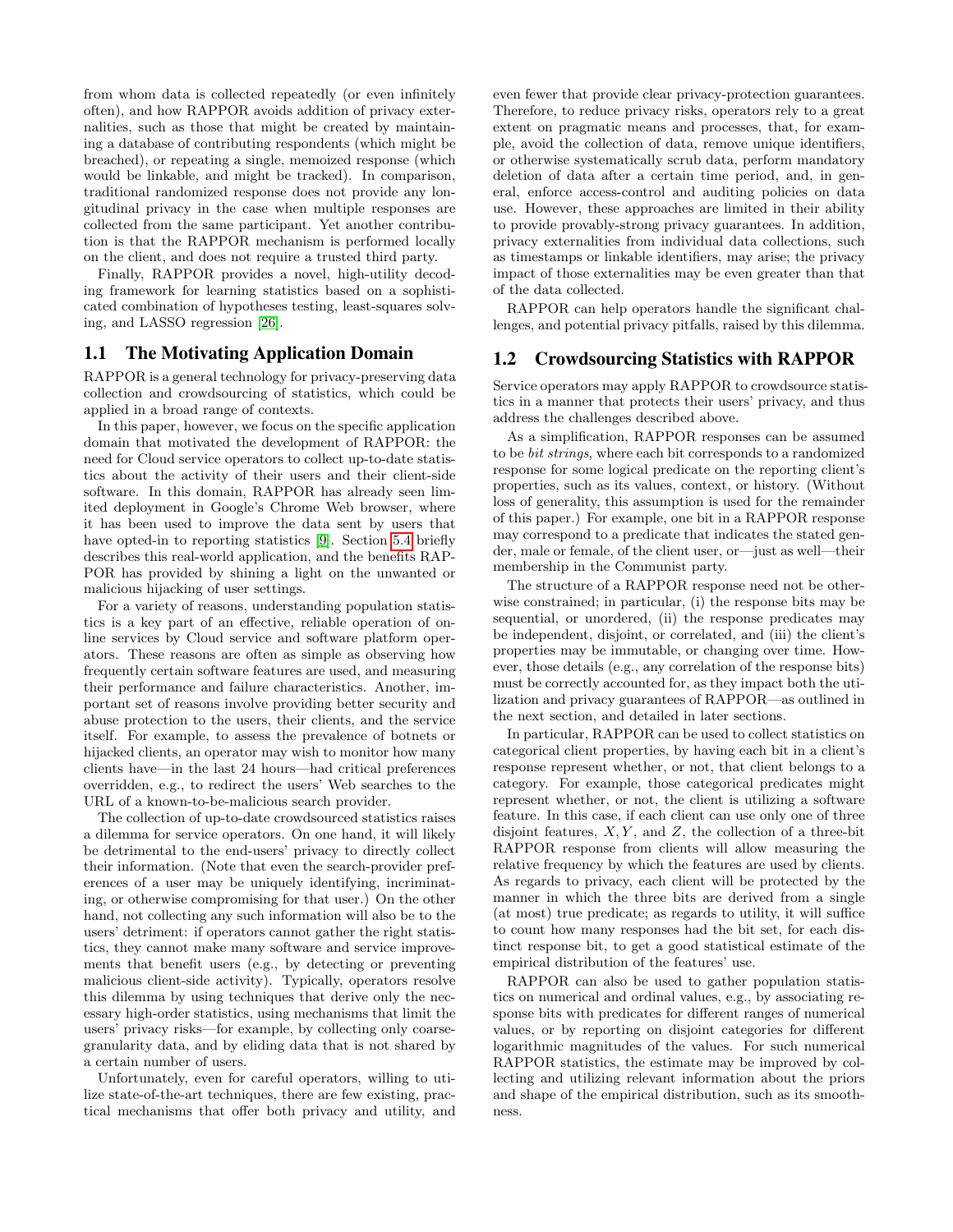Finally, RAPPOR also allows collecting statistics on noncategorical domains, or categories that cannot be enumerated ahead of time, through the use of Bloom filters [\[5\]](#page-12-1). In particular, RAPPOR allows collection of compact Bloomfilter-based randomized responses on strings, instead of having clients report when they match a set of hand-picked strings, predefined by the operator. Subsequently, those responses can be matched against candidate strings, as they become known to the operator, and used to estimate both known and unknown strings in the population. Advanced statistical decoding techniques must be applied to accurately interpret the randomized, noisy data in Bloom-filter-based RAPPOR responses. However, as in the case of categories, this analysis needs only consider the aggregate counts of distinct bits set in RAPPOR responses to provide good estimators for population statistics, as detailed in Section [4.](#page-5-0)

Without loss of privacy, RAPPOR analysis can be re-run on a collection of responses, e.g., to consider new strings and cases missed in previous analyses, without the need to re-run the data collection step. Individual responses can be especially useful for exploratory or custom data analyses. For example, if the geolocation of clients' IP addresses are collected alongside the RAPPOR reports of their sensitive values, then the observed distributions of those values could be compared across different geolocations, e.g., by analyzing different subsets separately. Such analysis is compatible with RAPPOR's privacy guarantees, which hold true even in the presence of auxiliary data, such as geolocation. By limiting the number of correlated categories, or Bloom filter hash functions, reported by any single client, RAPPOR can maintain its differential-privacy guarantees even when statistics are collected on multiple aspects of clients, as outlined next, and detailed in Sections [3](#page-4-0) and [6.](#page-9-1)

## 1.3 RAPPOR and (Longitudinal) Attacks

Protecting privacy for both one-time and multiple collections requires consideration of several distinct attack models. A basic attacker is assumed to have access to a single report and can be stopped with a single round of randomized response. A windowed attacker has access to multiple reports over time from the same user. Without careful modification of the traditional randomized response techniques, almost certainly full disclosure of private information would happen. This is especially true if the window of observation is large and the underlying value does not change much. An attacker with complete access to all clients' reports (for example, an insider with unlimited access rights), is the hardest to stop, yet such an attack is also the most difficult to execute in practice. RAPPOR provides explicit trade-offs between different attack models in terms of tunable privacy protection for all three types of attackers.

RAPPOR builds on the basic idea of memoization and provides a framework for one-time and longitudinal privacy protection by playing the randomized response game twice with a memoization step in between. The first step, called a Permanent randomized response, is used to create a "noisy" answer which is memoized by the client and permanently reused in place of the real answer. The second step, called an Instantaneous randomized response, reports on the "noisy" answer over time, eventually completely revealing it. Longterm, longitudinal privacy is ensured by the use of the Permanent randomized response, while the use of an Instantaneous randomized response provides protection against possible tracking externalities.

The idea of *underlying memoization* turns out to be crucial for privacy protection in the case where multiple responses are collected from the same participant over time. For example, in the case of the question about the Communist party from the start of the paper, memoization can allow us to provide  $ln(3)$ -differential privacy even with an *infinite* number of responses, as long as the underlying memoized response has that level of differential privacy.

On the other hand, without memoization or other limitation on responses, randomization is not sufficient to maintain plausible deniability in the face of multiple collections. For example, if 75 out of 100 responses are "Yes" for a single client in the randomized-response scheme at the very start of this paper, the true answer will have been "No" in a vanishingly unlikely  $1.39 \times 10^{-24}$  fraction of cases.

Memoization is absolutely effective in providing longitudinal privacy only in cases when the underlying true value does not change or changes in an uncorrelated fashion. When users' consecutive reports are temporally correlated, differential privacy guarantees deviate from their nominal levels and become progressively weaker as correlations increase. Taken to the extreme, when asking users to report daily on their age in days, additional measures are required to prevent full disclosure over time, such as stopping collection after a certain number of reports or increasing the noise levels exponentially, as discussed further in Section [6.](#page-9-1)

For a client that reports on a property that strictly alternates between two true values,  $(a, b, a, b, a, b, a, b, \ldots)$ , the two memoized Permanent randomized responses for a and b will be reused, again and again, to generate RAPPOR report data. Thus, an attacker that obtains a large enough number of reports, could learn those memoized "noisy" values with arbitrary certainty—e.g., by separately analyzing the even and odd subsequences. However, even in this case, the attacker cannot be certain of the values of  $a$  and  $b$  because of memoization. This said, if  $a$  and  $b$  are correlated, the attacker may still learn more than they otherwise would have; maintaining privacy in the face of any such correlation is discussed further in Sections [3](#page-4-0) and [6](#page-9-1) (see also [\[19\]](#page-12-3)).

In the next section we will describe the RAPPOR algorithm in detail. We then provide intuition and formal justification for the reasons why the proposed algorithm satisfies the rigorous privacy guarantees of differential privacy. We then devote several sections to discussion of the additional technical aspects of RAPPOR that are crucial for its potential uses in practice, such as parameter selection, interpretation of results via advanced statistical decoding, and experiments illustrating what can be learned in practice. The remaining sections discuss our experimental evaluation, the attack models we consider, the limitations of the RAPPOR technique, as well as related work.

## 2 The Fundamental RAPPOR Algorithm

Given a client's value  $v$ , the RAPPOR algorithm executed by the client's machine, reports to the server a bit array of size  $k$ , that encodes a "noisy" representation of its true value  $v$ . The noisy representation of  $v$  is chosen in such a way so as to reveal a *controlled* amount of information about v, limiting the server's ability to learn with confidence what v was. This remains true even for a client that submits an infinite number of reports on a particular value v.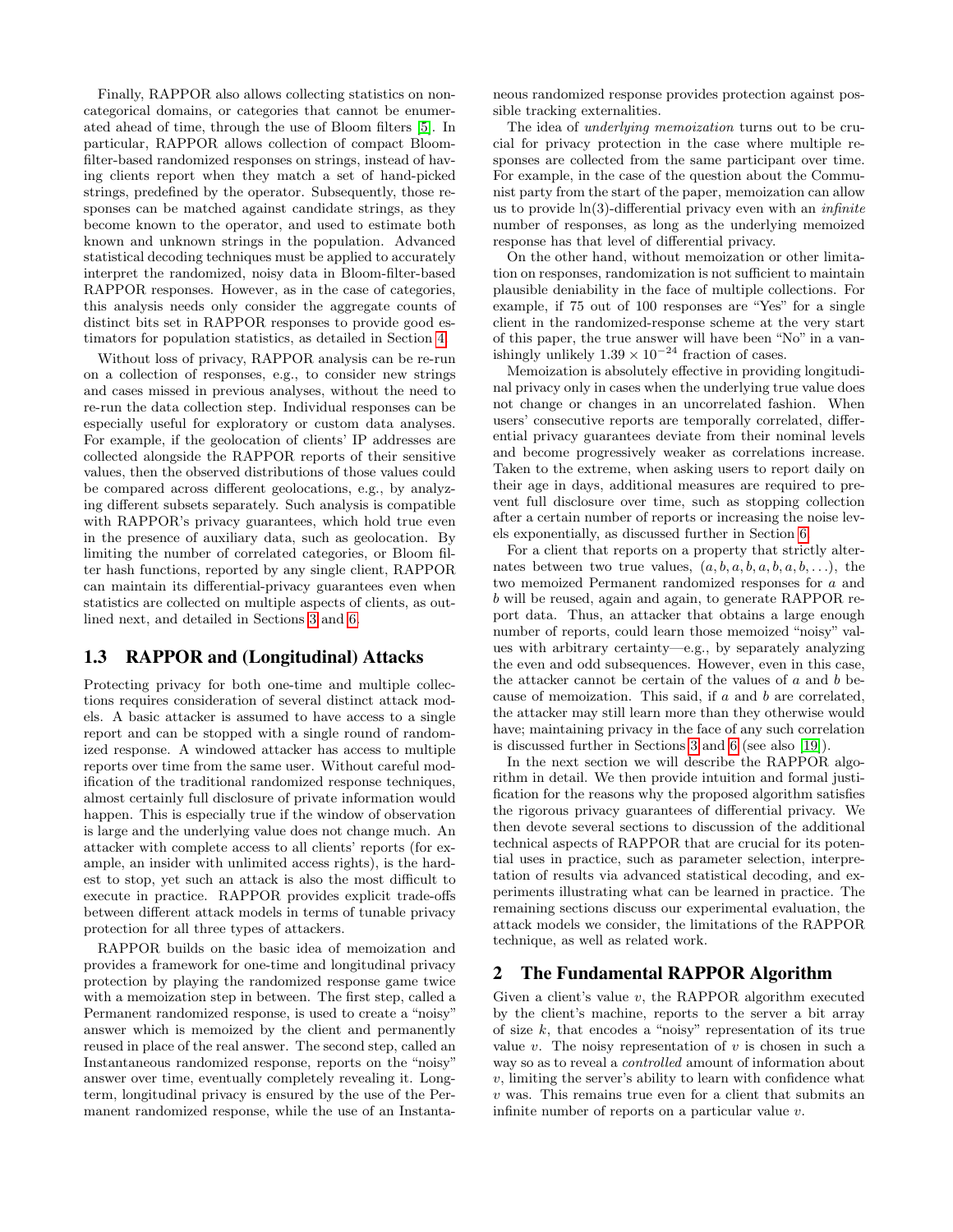Participant 8456 in cohort 1



<span id="page-3-0"></span>Figure 1: Life of a RAPPOR report: The client value of the string "The number 68" is hashed onto the Bloom filter B using h (here 4) hash functions. For this string, a Permanent randomized response  $B'$  is produces and memoized by the client, and this  $B'$  is used (and reused in the future) to generate Instantaneous randomized responses S (the bottom row), which are sent to the collecting service.

To provide such strong privacy guarantees, the RAPPOR algorithm implements two separate defense mechanisms, both of which are based on the idea of randomized response and can be separately tuned depending on the desired level of privacy protection at each level. Furthermore, additional uncertainty is added through the use of Bloom filters which serve not only to make reports compact, but also to complicate the life of any attacker (since any one bit in the Bloom filter may have multiple data items in its pre-image).

The RAPPOR algorithm takes in the client's true value v and parameters of execution  $k, h, f, p, q$ , and is executed locally on the client's machine performing the following steps:

- 1. **Signal.** Hash client's value  $v$  onto the Bloom filter  $B$ of size  $k$  using  $h$  hash functions.
- 2. Permanent randomized response. For each client's value v and bit  $i, 0 \leq i \leq k$  in B, create a binary reporting value  $B_i'$  which equals to

$$
B'_{i} = \begin{cases} 1, & \text{with probability } \frac{1}{2}f \\ 0, & \text{with probability } \frac{1}{2}f \\ B_{i}, & \text{with probability } 1 - f \end{cases}
$$

where  $f$  is a user-tunable parameter controlling the level of longitudinal privacy guarantee.

Subsequently, this  $B'$  is memoized and reused as the basis for all future reports on this distinct value v.

3. Instantaneous randomized response. Allocate a bit array  $S$  of size  $k$  and initialize to 0. Set each bit  $i$ in  $S$  with probabilities

$$
P(S_i = 1) = \begin{cases} q, & \text{if } B'_i = 1. \\ p, & \text{if } B'_i = 0. \end{cases}
$$

4. Report. Send the generated report S to the server.

There are many different variants of the above randomized response mechanism. Our main objective for selecting these two particular versions was to make the scheme intuitive and easy to explain.

The Permanent randomized response (step 2) replaces the real value  $B$  with a derived randomized noisy value  $B'$ .  $B'$ may or may not contain any information about  $B$  depending on whether signal bits from the Bloom filter are being replaced by random 0's with probability  $\frac{1}{2}f$ . The Permanent randomized response ensures privacy because of the adversary's limited ability to differentiate between true and "noisy" signal bits. It is absolutely critical that all future reporting on the information about  $B$  uses the same randomized  $B'$  value to avoid an "averaging" attack, in which an adversary estimates the true value from observing multiple noisy versions of it.

The Instantaneous randomized response (step 3) plays several important functions. Instead of directly reporting  $B'$  on every request, the client reports a randomized version of  $B'$ . This modification significantly increases the difficulty of tracking a client based on  $B'$ , which could otherwise be viewed as a unique identifier in longitudinal reporting scenarios. It also provides stronger short-term privacy guarantees (since we are adding more noise to the report) which can be independently tuned to balance short-term vs long-term risks. Through tuning of the parameters of this mechanism we can effectively balance utility against different attacker models.

Figure [1](#page-3-0) shows a random run of the RAPPOR algorithm. Here, a client's value is  $v = 68$ ", the size of the Bloom filter is  $k = 256$ , the number of hash functions is  $h = 4$ , and the tunable randomized response parameters are:  $p = 0.5$ ,  $q = 0.75$ , and  $f = 0.5$ . The reported bit array sent to the server is shown at the bottom of the figure. 145 out of 256 bits are set in the report. Of the four Bloom filter bits in B (second row), two are propagated to the noisy Bloom filter  $B'$ . Of these two bits, both are turned on in the final report. The other two bits are never reported on by this client due to the permanent nature of  $B'$ . With multiple collections from this client on the value "68", the most powerful attacker would eventually learn  $B'$  but would continue to have lim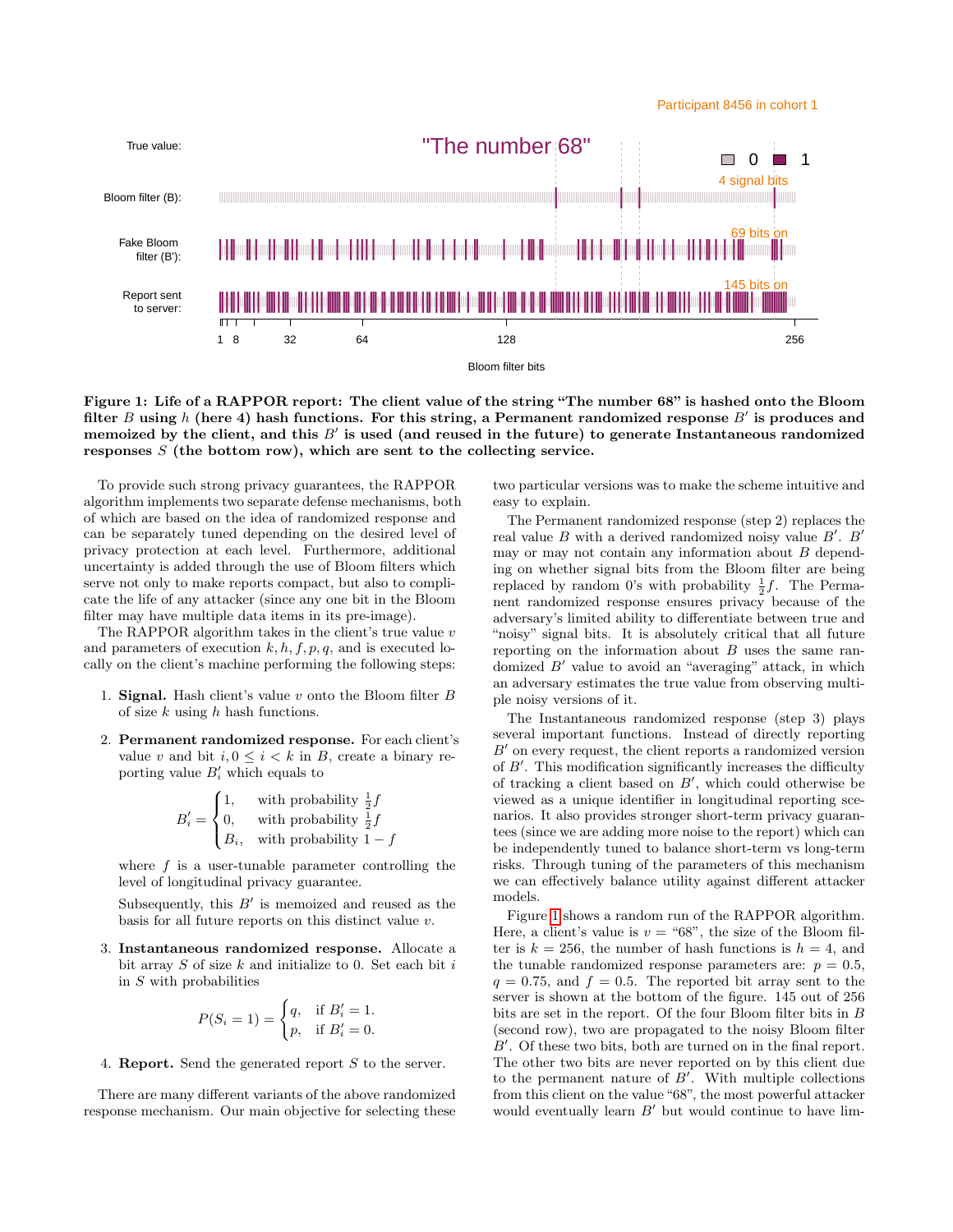ited ability to reason about the value of  $B$ , as measured by differential privacy guarantee. In practice, learning about the actual client's value  $v$  is even harder because multiple values map to the same bits in the Bloom filter [\[4\]](#page-12-4).

## 2.1 RAPPOR Modifications

The RAPPOR algorithm can be modified in a number of ways depending on the particulars of the scenario in which privacy-preserving data collection is needed. Here, we list three common scenarios where omitting certain elements from the RAPPOR algorithm leads to a more efficient learning procedure, especially with smaller sample sizes.

- One-time RAPPOR. One time collection, enforced by the client, does not require longitudinal privacy protection. The Instantaneous randomized response step can be skipped in this case and a direct randomization on the true client's value is sufficient to provide strong privacy protection.
- Basic RAPPOR. If the set of strings being collected is relatively small and well-defined, such that each string can be deterministically mapped to a single bit in the bit array, there is no need for using a Bloom filter with multiple hash functions. For example, collecting data on client's gender could simply use a two-bit array with "male" mapped to bit 1 and "female" mapped to bit 2. This modification would affect step 1, where a Bloom filter would be replaced by a deterministic mapping of each candidate string to one and only one bit in the bit array. In this case, the effective number of hash functions, h, would be 1.
- Basic One-time RAPPOR. This is the simplest configuration of the RAPPOR mechanism, combining the first two modifications at the same time: one round of randomization using a deterministic mapping of strings into their own unique bits.

#### <span id="page-4-0"></span>3 Differential Privacy of RAPPOR

The scale and availability of data in today's world makes increasingly sophisticated attacks feasible, and any system that hopes to withstand such attacks should aim to ensure rigorous, rather than merely intuitive privacy guarantees. For our analysis, we adopt the rigorous notion of privacy, differential privacy, which was introduced by Dwork et al [\[12\]](#page-12-0) and has been widely adopted [\[10\]](#page-12-5). The definition aims to ensure that the output of the algorithm does not significantly depend on any particular individual's data. The quantification of the increased risk that participation in a service poses to an individual can, therefore, empower clients to make a better informed decision as to whether they want their data to be part of the collection.

Formally, a randomized algorithm  $A$  satisfies  $\epsilon$ -differential privacy [\[12\]](#page-12-0) if for all pairs of client's values  $v_1$  and  $v_2$  and for all  $R \subseteq Range(A)$ ,

$$
P(A(v_1) \in R) \le e^{\epsilon} P(A(v_2) \in R).
$$

We prove that the RAPPOR algorithm satisfies the definition of differential privacy next. Intuitively, the Permanent randomized response part ensures that the "noisy" value derived from the true value protects privacy, and the Instantaneous randomized response provides protection against usage of that response by a longitudinal tracker.

## 3.1 Differential Privacy of the Permanent Randomized Response

<span id="page-4-1"></span>THEOREM 1. The Permanent randomized response (Steps 1 and 2 of RAPPOR) satisfies  $\epsilon_{\infty}$  -differential privacy where  $\epsilon_{\infty} = 2h \ln \left( \frac{1 - \frac{1}{2}f}{\frac{1}{2}f} \right)$ .

PROOF. Let  $S = s_1, \ldots, s_k$  be a randomized report generated by the RAPPOR algorithm. Then the probability of observing any given report  $S$  given the true client value  $v$ and assuming that  $B'$  is known is

$$
P(S = s|V = v) = P(S = s|B, B', v) \cdot P(B'|B, v) \cdot P(B|v)
$$
  
=  $P(S = s|B') \cdot P(B'|B) \cdot P(B|v)$   
=  $P(S = s|B') \cdot P(B'|B).$ 

Because  $S$  is conditionally independent of  $B$  given  $B'$ , the first probability provides no additional information about B.  $P(B'|B)$  is, however, critical for longitudinal privacy protection. Relevant probabilities are

$$
P(b'_i = 1 | b_i = 1) = \frac{1}{2}f + 1 - f = 1 - \frac{1}{2}f \text{ and}
$$
  

$$
P(b'_i = 1 | b_i = 0) = \frac{1}{2}f.
$$

Without loss of generality, let the Bloom filter bits  $1, \ldots, h$ be set, i.e.,  $b^* = \{b_1 = 1, \ldots, b_h = 1, b_{h+1} = 0, \ldots, b_k = 0\}.$ Then,

$$
P(B' = b'|B = b^*) = \left(\frac{1}{2}f\right)^{b'_1} \left(1 - \frac{1}{2}f\right)^{1 - b'_1} \times \dots
$$
  
 
$$
\times \left(\frac{1}{2}f\right)^{b'_h} \left(1 - \frac{1}{2}f\right)^{1 - b'_h} \times \dots
$$
  
 
$$
\times \left(1 - \frac{1}{2}f\right)^{b'_{h+1}} \left(\frac{1}{2}f\right)^{1 - b'_{h+1}} \times \dots
$$
  
 
$$
\times \left(1 - \frac{1}{2}f\right)^{b'_k} \left(\frac{1}{2}f\right)^{1 - b'_k}.
$$

Let  $RR_{\infty}$  be the ratio of two such conditional probabilities with distinct values of B, B<sub>1</sub> and B<sub>2</sub>, i.e.,  $RR_{\infty}$  =  $\frac{P(B'\in R^*|B=B_1)}{P(B'\in R^*|B=B_2)}$ . For the differential privacy condition to hold,  $RR_{\infty}$  needs to be bounded by  $\exp(\epsilon_{\infty})$ .

$$
RR_{\infty} = \frac{P(B' \in R^* | B = B_1)}{P(B' \in R^* | B = B_2)}
$$
  
= 
$$
\frac{\sum_{B_i' \in R^*} P(B' = B_i' | B = B_1)}{\sum_{B_i' \in R^*} P(B' = B_i' | B = B_2)}
$$
  

$$
\leq \max_{B_i' \in R^*} \frac{P(B' = B_i' | B = B_1)}{P(B' = B_i' | B = B_2)} \quad \text{(by Observation 1)}
$$
  
= 
$$
\left(\frac{1}{2}f\right)^{2(b_1' + b_2' + \ldots + b_h' - b_{h+1}' - b_{h+2}' - \ldots - b_{2h}')} \times \left(1 - \frac{1}{2}f\right)^{2(b_{h+1}' + b_{h+2}' + \ldots + b_{2h}' - b_1' - b_2' - \ldots - b_h')}
$$

Sensitivity is maximized when  $b'_{h+1} = b'_{h+2} = \ldots = b'_{2h} =$ 1 and  $b'_1 = b'_2 = \ldots = b'_h = 0$ . Then,  $RR_{\infty} = \left(\frac{1-\frac{1}{2}f}{\frac{1}{2}f}\right)^{2h}$  and  $\epsilon_{\infty} = 2h \ln\left(\frac{1-\frac{1}{2}f}{\frac{1}{2}f}\right)$ .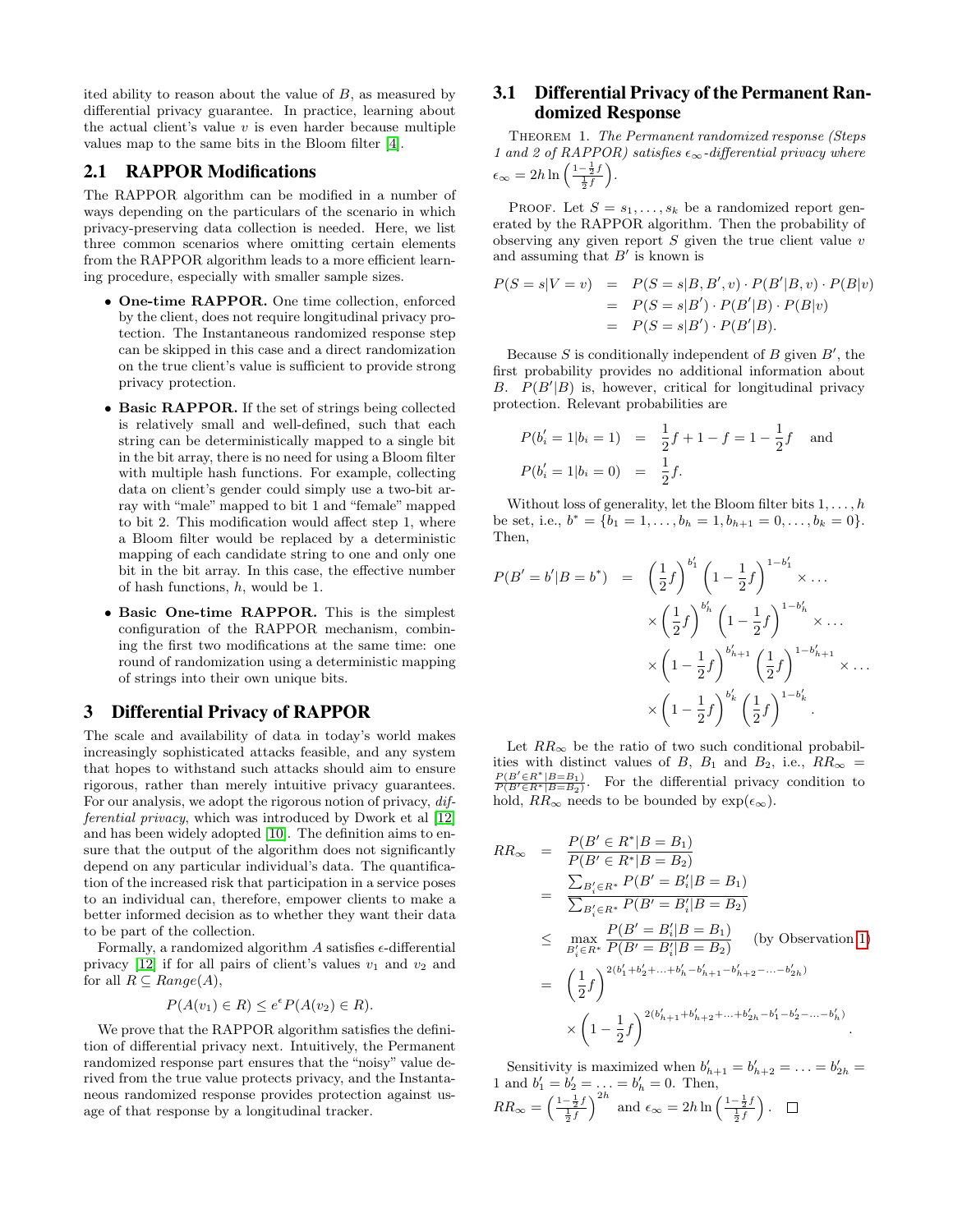Note that  $\epsilon_{\infty}$  is not a function of k. It is true that a smaller  $k$ , or a higher rate of Bloom filter bit collision, sometimes improves privacy protection, but, on its own, it is not sufficient nor necessary to provide  $\epsilon$ -differential privacy.

## 3.2 Differential Privacy of the Instantaneous Randomized Response

With a single data collection from each client, the attacker's knowledge of B must come directly from a single report S generated by applying the randomization twice, thus, providing a higher level of privacy protection than under the assumption of complete knowledge of  $B'$ .

<span id="page-5-1"></span>Because of a two-step randomization, probability of observing a 1 in a report is a function of both  $q$  and  $p$  as well as  $f$ .

Lemma 1. Probability of observing 1 given that the underlying Bloom filter bit was set is given by

$$
q^* = P(S_i = 1 | b_i = 1) = \frac{1}{2}f(p+q) + (1-f)q.
$$

Probability of observing 1 given that the underlying Bloom filter bit was not set is given by

$$
p^* = P(S_i = 1 | b_i = 0) = \frac{1}{2}f(p+q) + (1-f)p.
$$

We omit the proof as the reasoning is straightforward that probabilities in both cases are mixtures of random and true responses with the mixing proportion f.

THEOREM 2. The Instantaneous randomized response (Step 3 of RAPPOR) satisfies  $\epsilon_1$ -differential privacy, where  $\epsilon_1$  =  $h \log \left( \frac{q^*(1-p^*)}{p^*(1-q^*)} \right)$  and  $q^*$  and  $p^*$  as defined in Lemma [1.](#page-5-1)

PROOF. The proof is analogous to Theorem [1.](#page-4-1) Let  $RR_1$ be the ratio of two conditional probabilities, i.e.,  $RR_1 =$  $\frac{P(S \in R | B=B_1)}{P(S \in R | B=B_2)}$ . To satisfy the differential privacy condition, this ratio must be bounded by  $\exp(\epsilon_1)$ .

$$
RR_1 = \frac{P(S \in R | B = B_1)}{P(S \in R | B = B_2)}
$$
  
= 
$$
\frac{\sum_{s_j \in R} P(S = s_j | B = B_1)}{\sum_{s_j \in R} P(S = s_j | B = B_2)}
$$
  

$$
\leq \max_{s_j \in R} \frac{P(S = s_j | B = B_1)}{P(S = s_j | B = B_2)}
$$
  
= 
$$
\left[ \frac{q^*(1 - p^*)}{p^*(1 - q^*)} \right]^h
$$

and

 $\Box$ 

 $\epsilon_1 = h \log \left( \frac{q^*(1-p^*)}{(1-p^*)^2} \right)$  $p^*(1-q^*)$ 

The above proof naturally extends to  $N$  reports, since each report that is not changed contributes a fixed amount to the total probability of observing all reports and enters both nominator and denominator in a multiplicative way (because of independence). Since our differential privacy framework considers inputs that differ only in a single record,  $j$ , (reports set  $D_1$  becomes  $D_2$  differing in a single report  $S_j$ ), the rest

 $\big)$  .

of the product terms end up canceling out in the ratio

$$
\frac{P(S_1 = s_1, S_2 = s_2, \dots, S_j = s_j, \dots, S_N = s_N | B_1)}{P(S_1 = s_1, S_2 = s_2, \dots, S_j = s_j, \dots, S_N = s_N | B_2)} = \frac{\prod_{i=1}^N P(S_i = s_i | B_1)}{\prod_{i=1}^N P(S_i = s_i | B_2)} = \frac{P(S_j = s_j | B_1)}{P(S_j = s_j | B_2)}.
$$

Computing  $\epsilon_n$  for the nth collection cannot be made without additional assumptions about how effectively the attacker can learn  $B'$  from the collected reports. We continue working on providing these bounds under various learning strategies. Nevertheless, as N becomes large, the bound approaches  $\epsilon_{\infty}$  but always remains strictly smaller.

#### <span id="page-5-0"></span>4 High-utility Decoding of Reports

In most cases, the goal of data collection using RAPPOR is to learn which strings are present in the sampled population and what their corresponding frequencies are. Because we make use of the Bloom filter (loss of information) and purposefully add noise for privacy protection, decoding requires sophisticated statistical techniques.

To facilitate learning, before any data collection begins each client is randomly assigned and becomes a permanent member of one of m cohorts. Cohorts implement different sets of  $h$  hash functions for their Bloom filters, thereby reducing the chance of accidental collisions of two strings across all of them. Redundancy introduced by running  $m$ cohorts simultaneously greatly improves the false positive rate. The choice of m should be considered carefully, however. When  $m$  is too small, then collisions are still quite likely, while when  $m$  is too large, then each individual cohort provides insufficient signal due to its small sample size (approximately  $N/m$ , where N is the number of reports). Each client must report its cohort number with every submitted report, i.e., it is not private but made private.

We propose the following approach to learning from the collected reports:

 $\bullet~$  Estimate the number of times each bit  $i$  within cohort j,  $t_{ij}$ , is truly set in B for each cohort. Given the number of times each bit i in cohort j,  $c_{ij}$  was set in a set of  $N_j$  reports, the estimate is given by

$$
t_{ij} = \frac{c_{ij} - (p + \frac{1}{2}fq - \frac{1}{2}fp)N_j}{(1 - f)(q - p)}.
$$

Let Y be a vector of  $t_{ij}$ 's,  $i \in [1, k], j \in [1, m]$ .

- Create a design matrix X of size  $km \times M$  where M is the number of candidate strings under consideration.  $X$  is mostly 0 (sparse) with 1's at the Bloom filter bits for each string for each cohort. So each column of  $X$  contains  $hm$  1's at positions where a particular candidate string was mapped to by the Bloom filters in all  $m$  cohorts. Use Lasso [\[26\]](#page-13-3) regression to fit a model  $Y \sim X$  and select candidate strings corresponding to non-zero coefficients.
- Fit a regular least-squares regression using the selected variables to estimate counts, their standard errors and p-values.
- Compare p-values to a Bonferroni corrected level of  $\alpha/M = 0.05/M$  to determine which frequencies are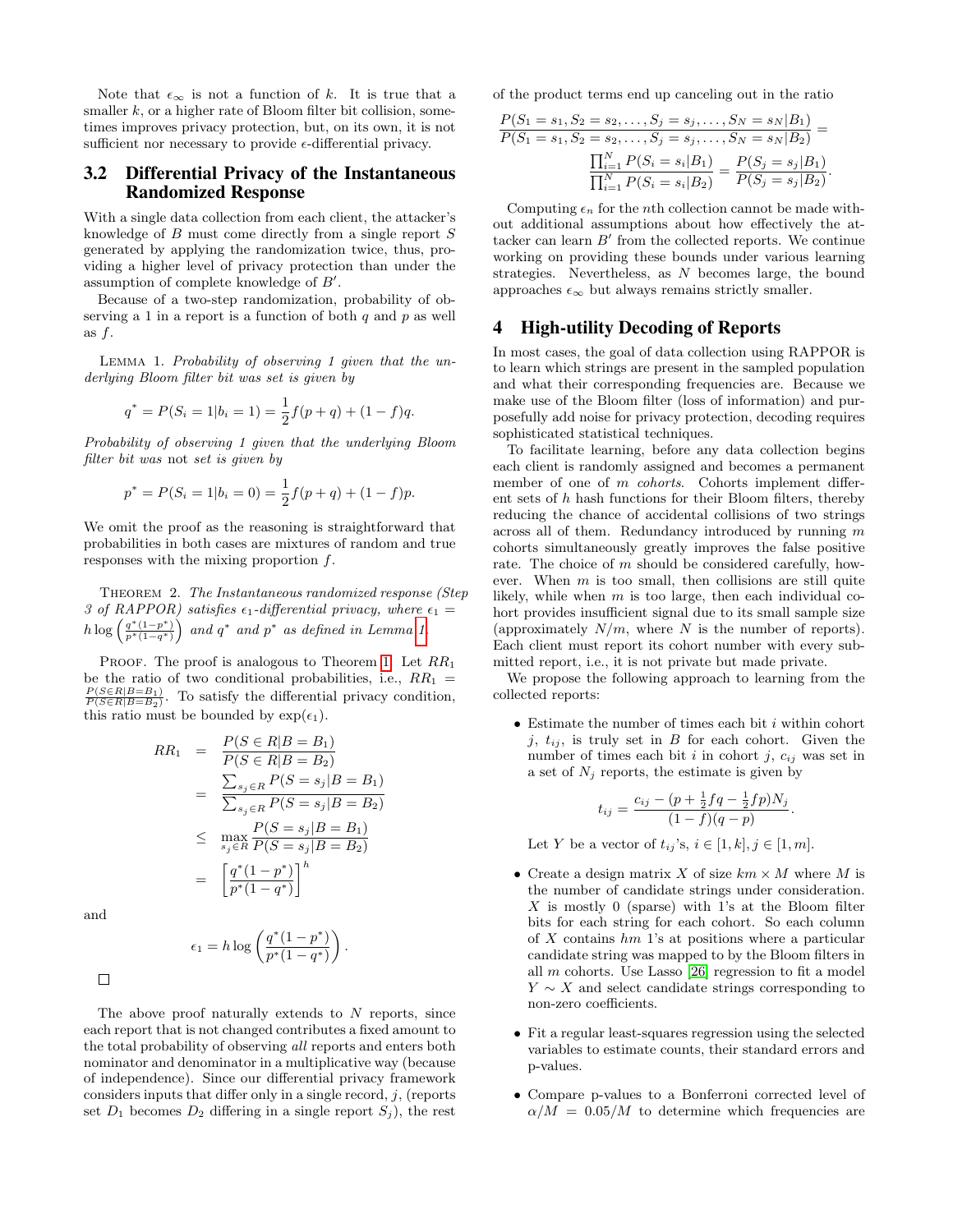

<span id="page-6-0"></span>Figure 2: Recall versus precision depending on choice of parameters  $k, h$ , and  $m$ . The first panel shows the true population distribution from which RAPPOR reports were sampled. The other three panels vary one of the parameters while keeping the other two fixed. Best precision and recall are achieved with using 2 hash functions, while the choices of  $k$  and  $m$  do not show clear preferences.

statistically significant from 0. Alternatively, controlling the False Discovery Rate (FDR) at level  $\alpha$  using the Benjamini-Hochberg procedure [\[3\]](#page-12-6), for example, could be used.

## 4.1 Parameter Selection

Practical implementation of the RAPPOR algorithm requires specification of a number of parameters.  $p, q, f$  and the number of hash functions h control the level of privacy for both one-time and longitudinal collections. Clearly, if no longitudinal data is being collected, then we can use One-time RAPPOR modification. With the exception of  $h$ , the choice of values for these parameters should be driven exclusively by the desired level of privacy  $\epsilon$ .  $\epsilon$  itself can be picked depending on the circumstances of the data collection process; values in the literature range from 0.01 to 10 (see Table 1 in  $[15]$ .

Bloom filter size,  $k$ , the number of cohorts,  $m$ , and  $h$  must also be specified a priori. Besides h, neither  $k$  nor  $m$  are related to the worst-case privacy considerations and should be selected based on the efficiency properties of the algorithm in reconstructing the signal from the noisy reports.

We ran a number of simulations (averaged over 10 replicates) to understand how these three parameters effect de-coding; see Figure [2.](#page-6-0) All scenarios assumed  $\epsilon = \ln(3)$  privacy guarantee. Since only a single report from each user was simulated, One-time RAPPOR was used. Population sampled is shown in the first panel and contains 100 nonzero strings with 100 strings that had zero probability of occurring. Frequencies of non-zero strings followed an exponential distribution as shown in the figure.

In the other three panels, the x-axis shows the recall rate and the y-axis shows the precision rate. In all three panels, the same set of points are plotted and are only labeled differently depending on which parameter changes in a particular panel. Each point represents an average recall and precision for a unique combination of  $k$ ,  $h$ , and  $m$ . For example, the second panel shows the effect of the Bloom filter size on both precision and recall while keeping both  $h$  and  $m$ fixed. It is difficult to make definitive conclusions about the optimal size of the Bloom filter as different sizes perform similarly depending on the values of  $h$  and  $m$ . The third panel, however, shows a clear preference for using only two hash functions from the perspective of utility, as the decrease in the number of hash functions used increases the expected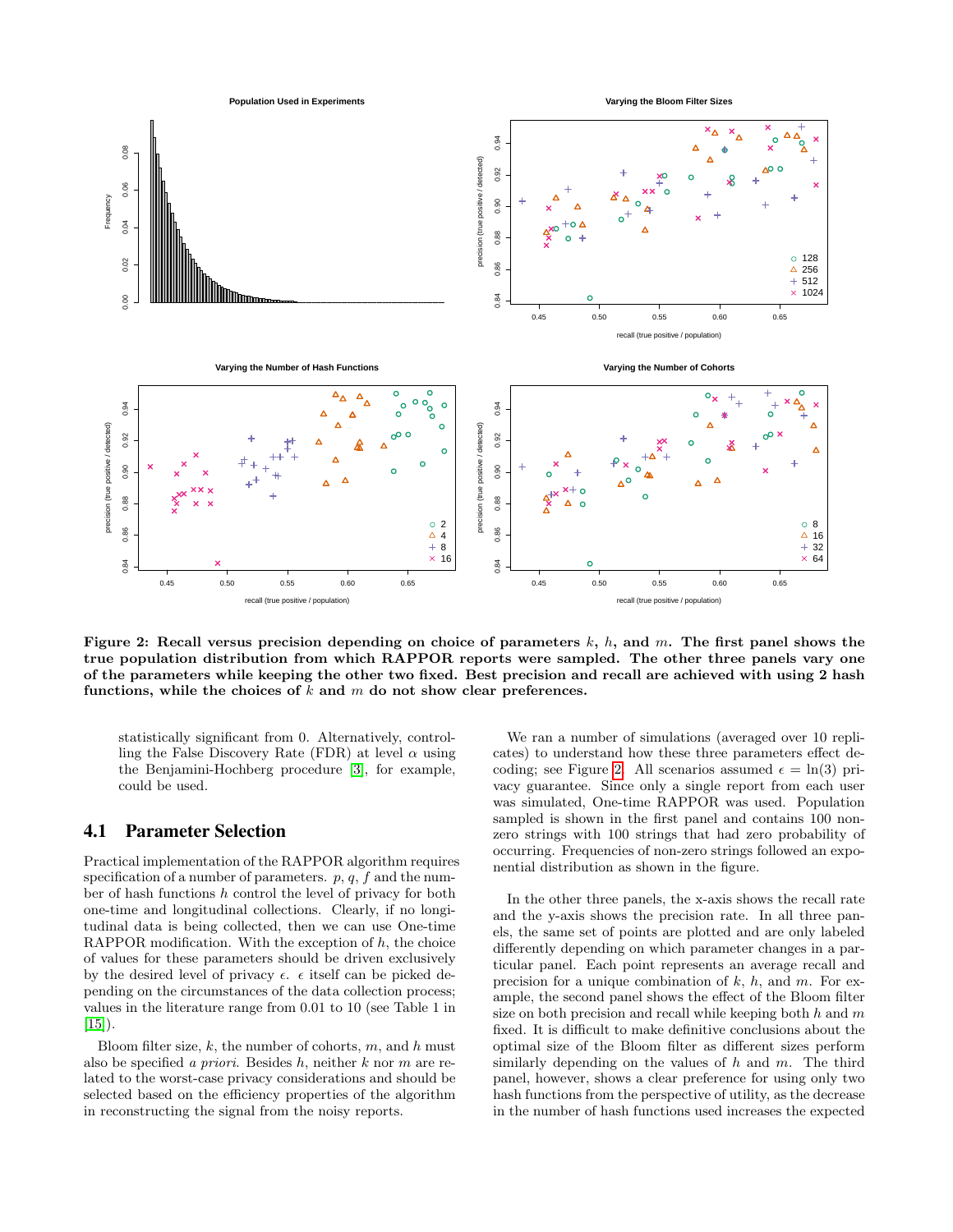

<span id="page-7-0"></span>Figure 3: Sample size vs the upper limit on the strings whose frequency can be learned. Seven colored lines represent different cardinalities of the candidate string set. Here,  $p = 0.5$ ,  $q = 0.75$  and  $f = 0$ .

recall. The fourth panel, similarly to the second, does not definitively indicate the optimal direction for choosing the number of cohorts.

## 4.2 What Can We Learn?

In practice, it is common to use thresholds on the number of unique submissions in order to ensure some privacy. However, arguments as to how those thresholds should be set abound, and most of the time they are based on a 'feel' for what is accepted and lack any objective justification. RAP-POR also requires  $\epsilon$ , a user-tunable parameter, which by the design of the algorithm translates into limits on frequency domain, i.e., puts a lower limit on the number of times a string needs to be observed in a sample before it can be reliably identified and its frequency estimated. Figure [3](#page-7-0) shows the relationship between the sample size (x-axis) and the theoretical upper limit (y-axis) on how many strings can be detected at that sample size for a particular choice of  $p = 0.5$  and  $q = 0.75$  (with  $f = 0$ ) at a given confidence level  $\alpha = 0.05$ .

It is perhaps surprising that we do not learn more at very large sample sizes (e.g., one billion). The main reason is that as the number of strings in the population becomes large, their frequencies proportionally decrease and they become hard to detect at those low frequencies.

We can only reliably detect about 10,000 strings in a sample of ten billion and about 1,000 with a sample of one hunple of ten billion and about 1,000 with a sample of one hun-<br>dred million. A general rule of thumb is  $\sqrt{N}/10$ , where N is the sample size. These theoretical calculations are based on the Basic One-time RAPPOR algorithm (the third modification) and are the upper limit on what can be learned since there is no additional uncertainty introduced by the use of Bloom filter. Details of the calculations are shown in the Appendix.

While providing ln(3)-differential privacy for one time collection, if one would like to detect items with frequency  $1\%$ , then one million samples are required, 0.1% would require a sample size of 100 million and 0.01% items would be identified only in a sample size of 10 billion.

Efficiency of the unmodified RAPPOR algorithm is significantly inferior when compared to the Basic One-time RAPPOR (the price of compression). Even for the Basic One-time RAPPOR, the provided bound can be theoretically achieved only if the underlying distribution of the strings' frequencies is uniform (a condition under which the smallest frequency is maximized). With the presence of several high-frequency strings, there is less probability mass left for the tail and, with the drop in their frequencies, their detectability suffers.

#### 5 Experiments and Evaluation

We demonstrate our approach using two simulated and two real-world collection examples. The first simulated one uses the Basic One-time RAPPOR where we learn the shape of the underlying Normal distribution. The second simulated example uses unmodified RAPPOR to collect strings whose frequencies exhibit exponential decay. The third example is drawn from a real-world dataset on processes running on a set of Windows machines. The last example is based on the Chrome browser settings collections.

## 5.1 Reporting on the Normal Distribution

To get a sense of how effectively we can learn the underlying distribution of values reported through the Basic One-time RAPPOR, we simulated learning the shape of the Normal distribution (rounded to integers) with mean 50 and standard deviation 10. The privacy constraints were:  $q = 0.75$ and  $p = 0.5$  providing  $\epsilon = \ln(3)$  differential privacy  $(f = 0)$ . Results are shown in Figure [4](#page-8-0) for three different sample sizes. With 10,000 reports, results are just too noisy to obtain a good estimate of the shape. The Normal bell curve begins to emerge already with 100,000 reports and at one million reports it is traced very closely. Notice the noise in the left and right tails where there is essentially no signal. It is required by the differential privacy condition and also gives a sense of how uncertain our estimated counts are.

#### 5.2 Reporting on an Exponentially-distributed Set of Strings

The true underlying distribution of strings from which we sample is shown in Figure [5.](#page-8-1) It shows commonly encountered exponential decay in the frequency of strings with several "heavy hitters" and the long tail. After sampling 1 million values (one collection event per user) from this population at random, we apply RAPPOR to generate 1 million reports with  $p = 0.5$ ,  $q = 0.75$ ,  $f = 0.5$ , two hash functions, Bloom filter size of 128 bits and 16 cohorts.

After the statistical analysis using the Bonferroni correction discussed above, 47 strings were estimated to have counts significantly different from 0. Just 2 of the 47 strings were false positives, meaning their true counts were truly 0 but estimated to be significantly different. The top-20 detected strings with their count estimates, standard errors, p-values and z-scores (SNR) are shown in Table [1.](#page-8-2) Small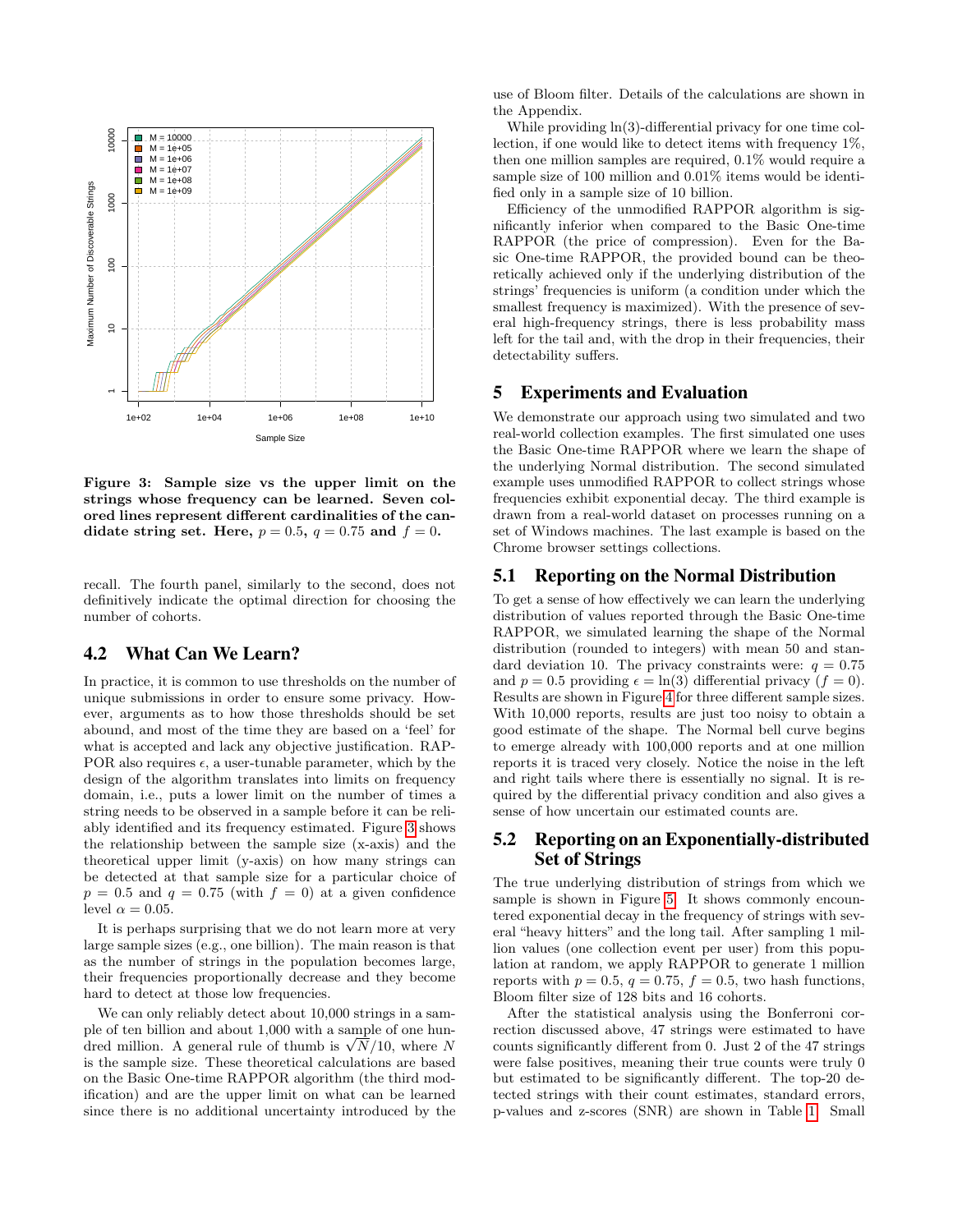

<span id="page-8-0"></span>Figure 4: Simulations of learning the normal distribution with mean 50 and standard deviation 10. The RAPPOR privacy parameters are  $q = 0.75$  and  $p = 0.5$ , corresponding to  $\epsilon = \ln(3)$ . True sample distribution is shown in black; light green shows the estimated distribution based on the decoded RAPPOR reports. We do not assume a priori knowledge of the Normal distribution in learning. If such prior information were available, we could significantly improve upon learning the shape of the distribution via smoothing.



<span id="page-8-1"></span>Figure 5: Population of strings with their true frequencies on the vertical axis  $(0.01 \text{ is } 1\%)$ . Strings detected by RAPPOR are shown in dark red.

p-values show high confidence in our assessment that the true counts are much larger than 0 and, in fact, comparing columns 2 and 5 confirms that. Figure [5](#page-8-1) shows all 47 detected strings in dark red. All common strings above the frequency of approximately 1% were detected and the long tail remained protected by the privacy mechanism.

#### 5.3 Reporting on Windows Process Names

We collected 186,792 reports from 10,133 different Windows computers, sampling actively running processes on each machine. On average, just over 18 process names were collected from each machine with the goal of recovering the most common ones and estimating the frequency of a particularly malicious binary named "BADAPPLE.COM".

| String           | Est.  | $_{\text{Stdev}}$ | P.value    | Truth | Prop. | <b>SNR</b> |
|------------------|-------|-------------------|------------|-------|-------|------------|
| $V_1$            | 48803 | 2808              | 5.65E-63   | 49884 | 0.05  | 17.38      |
| $V_2$            | 47388 | 2855              | 5.82E-58   | 47026 | 0.05  | 16.60      |
| $_{\rm V_ -5}$   | 41490 | 2801              | 4.30E-47   | 40077 | 0.04  | 14.81      |
| $V_7$            | 40682 | 2849              | 4.58E-44   | 36565 | 0.04  | 14.28      |
| $V_4$            | 40420 | 2811              | 1.31E-44   | 42747 | 0.04  | 14.38      |
| $V_{-}3$         | 39509 | 2882              | 7.03E-41   | 44642 | 0.04  | 13.71      |
| $V_{-}8$         | 36861 | 2842              | 5.93E-37   | 34895 | 0.03  | 12.97      |
| $V_6$            | 36220 | 2829              | 4.44E-36   | 38231 | 0.04  | 12.80      |
| $V_{-}10$        | 34196 | 2828              | 1.72E-32   | 31234 | 0.03  | 12.09      |
| $V_9$            | 32207 | 2805              | 1.45E-29   | 33106 | 0.03  | 11.48      |
| $V_{-}12$        | 30688 | 2822              | 9.07E-27   | 28295 | 0.03  | 10.87      |
| V <sub>-11</sub> | 29630 | 2831              | 5.62E-25   | 29908 | 0.03  | 10.47      |
| $V_14$           | 27366 | 2850              | 2.33E-21   | 25984 | 0.03  | 9.60       |
| $V_{-}19$        | 23860 | 2803              | 3.41E-17   | 20057 | 0.02  | 8.51       |
| $V_{-}13$        | 22327 | 2826              | 4.69E-15   | 26913 | 0.03  | 7.90       |
| $V_{-15}$        | 21752 | 2825              | 2.15E-14   | 24653 | 0.02  | 7.70       |
| $V_{-20}$        | 20159 | 2821              | 1.26E-12   | 19110 | 0.02  | 7.15       |
| $V_{-18}$        | 19521 | 2835              | 7.74E-12   | 20912 | 0.02  | 6.89       |
| $V_{-}17$        | 18387 | 2811              | $7.86E-11$ | 22141 | 0.02  | 6.54       |
| $V\_21$          | 18267 | 2828              | 1.33E-10   | 17878 | 0.02  | 6.46       |

<span id="page-8-2"></span>Table 1: Top-20 strings with their estimated frequencies, standard deviations, p-values, true counts and signal to noise ratios (SNR or z-scores).

This collection used 128 Bloom filter with 2 hash functions and 8 cohorts. Privacy parameters were chosen such that  $\epsilon_1 = 1.0743$  with  $q = 0.75$ ,  $p = 0.5$ , and  $f = 0.5$ . Given this configuration, we optimistically expected to discover processes with frequency of at least 1.5%.

We identified 10 processes shown in Table [2](#page-9-2) ranging in frequency between 2.5% and 4.5%. They were identified by controlling the False Discovery Rate at 5%. The "BADAP-PLE.COM" process was estimated to have frequency of 2.6%. The other 9 processes were common Windows tasks we would expect to be running on almost every Windows machine.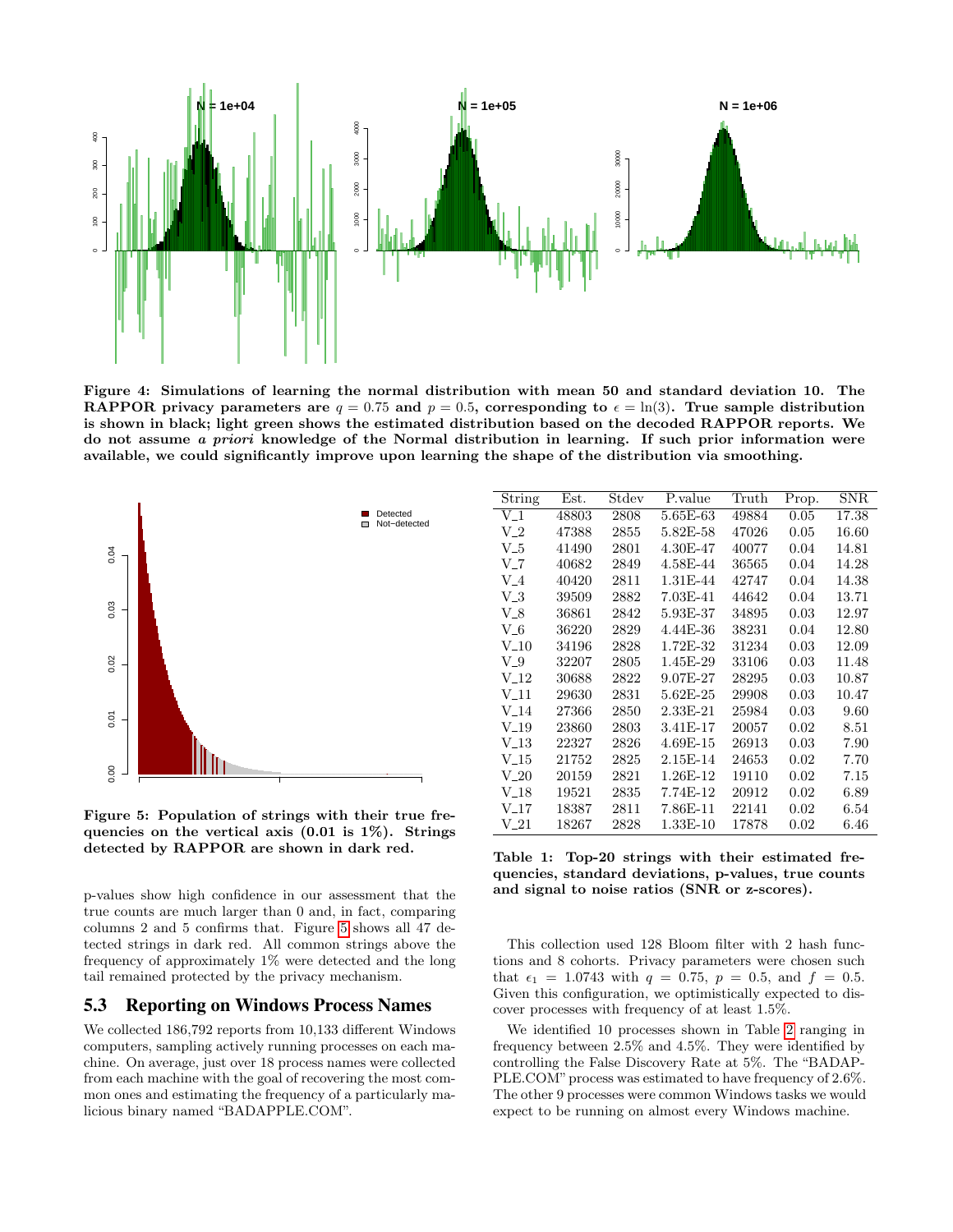<span id="page-9-2"></span>Table 2: Windows processes detected.

| Process Name    | Est. | Stdev | P.value      | Prop. |
|-----------------|------|-------|--------------|-------|
| RASERVER.EXE    | 8054 | 1212  | 1.56E-11     | 0.04  |
| RUNDLL32.EXE    | 7488 | 1212  | $3.32E-10$   | 0.04  |
| CONHOST.EXE     | 7451 | 1212  | $4.02E - 10$ | 0.04  |
| SPPSVC.EXE      | 6363 | 1212  | 7.74E-08     | 0.03  |
| AITAGENT.EXE    | 5579 | 1212  | $2.11E-06$   | 0.03  |
| MSIEXEC.EXE     | 5147 | 1212  | 1.10E-05     | 0.03  |
| SILVERLIGHT.EXE | 4915 | 1212  | $2.53E-05$   | 0.03  |
| BADAPPLE.COM    | 4860 | 1212  | 3.07E-05     | 0.03  |
| LPREMOVE.EXE    | 4787 | 1212  | 3.95E-05     | 0.03  |
| DEFRAG.EXE      | 4760 | 1212  | 4.34E-05     | 0.03  |

#### <span id="page-9-0"></span>5.4 Reporting on Chrome Homepages

The Chrome Web browser has implemented and deployed RAPPOR to collect data about Chrome clients [\[9\]](#page-12-2). Data collection has been limited to some of the Chrome users who have opted in to send usage statistics to Google, and to certain Chrome settings, with daily collection from approximately ∼14 million respondents.

Chrome settings, such as homepage, search engine and others, are often targeted by malicious software and changed without users' consent. To understand who the main players are, it is critical to know the distribution of these settings on a large number of Chrome installations. Here, we focus on learning the distribution of homepages and demonstrate what can be learned from a dozen million reports with strong privacy guarantees.

This collection used 128 Bloom filter with 2 hash functions and 32 cohorts. Privacy parameters were chosen such that  $\epsilon_1 = 0.5343$  with  $q = 0.75$ ,  $p = 0.5$ , and  $f = 0.75$ . Given this configuration, optimistically, RAPPOR analysis can discover homepage URL domains, with statistical confidence, if their frequency exceeds 0.1% of the responding population. Practically, this means that more than ∼14 thousand clients must report on the same URL domain, before it can be identified in the population by RAPPOR analysis.

Figure [6](#page-9-3) shows the relative frequencies of 31 unexpected homepage domains discovered by RAPPOR analysis. (Since not all of these are necessarily malicious, the figure does not include the actual URL domain strings that were identified.) As one might have expected, there are several popular homepages, likely intentionally set by users, along with a long tail of relatively rare URLs. Even though less than 0.5% out of 8,616 candidate URLs provide enough statistical evidence for their presence (after the FDR correction), they collectively account for about 85% of the total probability mass.

#### <span id="page-9-1"></span>6 Attack Models and Limitations

We consider three types of attackers with different capabilities for collecting RAPPOR reports.

The least powerful attacker has access to a single report from each user and is limited by one-time differential privacy level  $\epsilon_1$  on how much knowledge gain is possible. This attacker corresponds to an eavesdropper that has temporary ability to snoop on the users' reports.

A windowed attacker is presumed to have access to one client's data over a well-defined period of time. This attacker, depending on the sophistication of her learning model, could learn more information about a user than the attacker



<span id="page-9-3"></span>Figure 6: Relative frequencies of the top 31 unexpected Chrome homepage domains found by analyzing ∼14 million RAPPOR reports, excluding expected domains (the homepage "google.com", etc.).

of the first type. Nevertheless, the improvement in her ability to violate privacy is strictly bounded by the longitudinal differential privacy guarantee of  $\epsilon_{\infty}$ . This more powerful attacker may correspond to an adversary such as a malicious Cloud service employee, who may have temporary access to reports, or access to a time-bounded log of reports.

The third type of attacker is assumed to have unlimited collection capabilities and can learn the Permanent randomized response  $B'$  with absolute certainty. Because of the randomization performed to obtain  $B'$  from  $B$ , she is also bounded by the privacy guarantee of  $\epsilon_{\infty}$  and cannot improve upon this bound with more data collection. This corresponds to a worst-case adversary, but still one that doesn't have direct access to the true data values on the client.

Despite envisioning a completely local privacy model, one where users themselves release data in a privacy-preserving fashion, operators of RAPPOR collections, however, can easily manipulate the process to learn more information than warranted by the nominal  $\epsilon_{\infty}$ . Soliciting users to participate more than once in a particular collection results in multiple Permanent randomized responses for each user and partially defeats the benefits of memoization. In the webcentric world, users use multiple accounts and multiple devices and can unknowingly participate multiple times, releasing more information than what they expected. This problem could be mitigated to some extent by running collections per account and sharing a common Permanent randomized response. Notice the role of the operator to ensure that such processes are in place and the required or assumed trust on the part of the user.

It is likely that some attackers will aim to target specific users by isolating and analyzing reports from that user, or a small group of users that includes them. Even so, some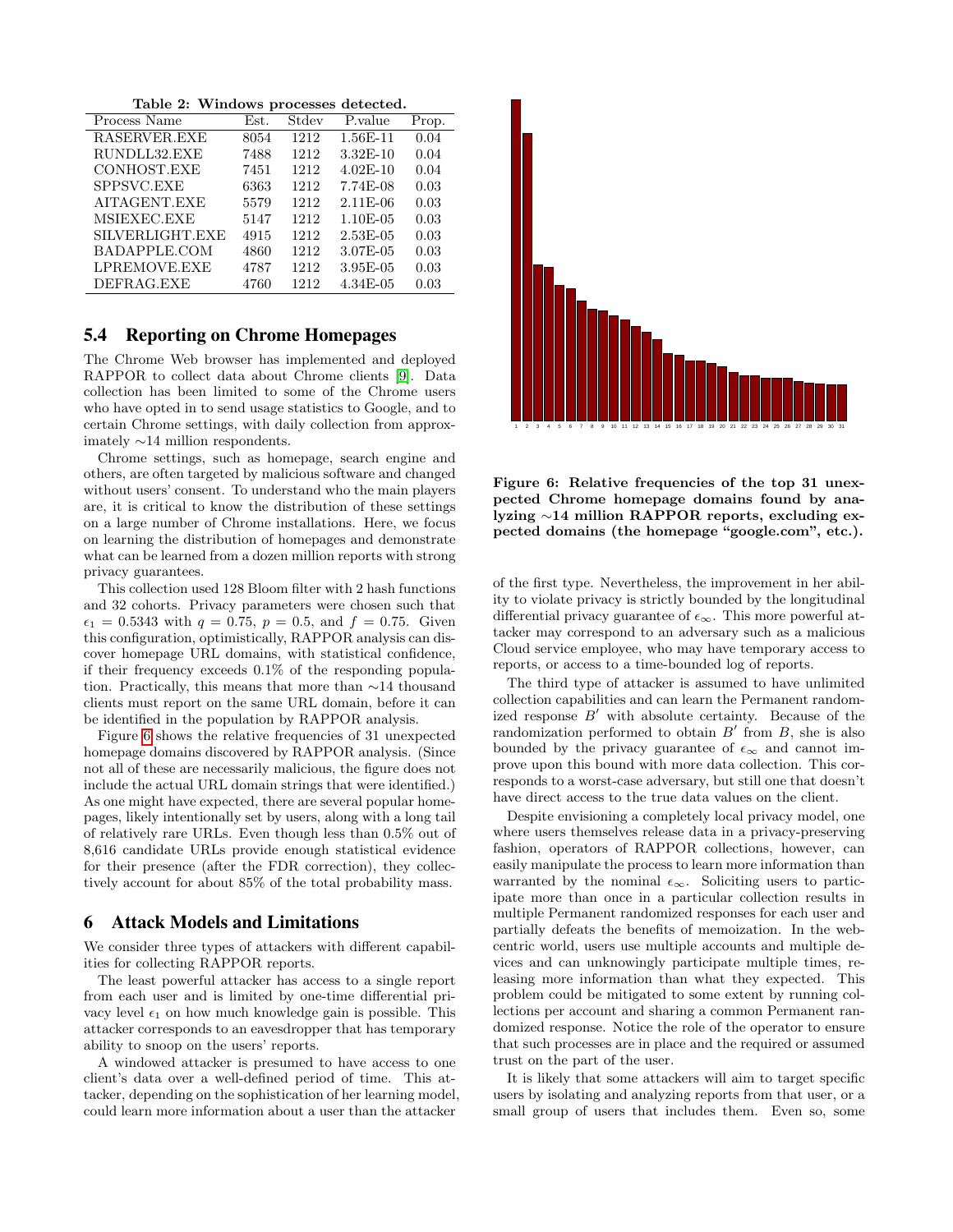

<span id="page-10-0"></span>Figure 7: False Discovery Rate (FDR) as a function of string frequency and  $f$ . Identifying rare strings in a population without introducing a large number of false discoveries is infeasible. Also, FDR is proportional to  $f$ .

randomly-chosen users need not fear such attacks at all: with probability  $\left(\frac{1}{2}f\right)^h$ , clients will generate a Permanent randomized response  $B'$  with all 0s at the positions of set Bloom filter bits. Since these clients are not contributing any useful information to the collection process, targeting them individually by an attacker is counter-productive. An attacker has nothing to learn about this particular user. Also, for all users, at all times, there is plausible deniability proportional to the fraction of clients providing no information.

In one particular attack scenario, imagine an attacker that is interested in learning whether a given client has a particular value  $v$ , whose population frequency is known to be  $f_v$ . The strongest evidence in support of v comes in the form of both Bloom filter bits for  $v$  being set in the client's report (if two hash functions are used). The attacker can formulate its target set by selecting all reports with these two bits set. However, this set will miss some clients with  $v$  and include other clients who did not report  $v$ . False discovery rate (FDR) is the proportion of clients in the target set who reported a value different from  $v$ . Figure [7](#page-10-0) shows FDR as a function of  $f_v$ , the frequency of the string v. Notably, for relatively rare values, most clients in the target set will, in fact, have a value that is different from  $v$ , which will hopefully deter any would-be attackers.

The main reason for the high FDR rate at low frequencies  $f<sub>v</sub>$  stems from the limited evidence provided by the observed bits in support of v. This is clearly illustrated by Figure [8](#page-10-1) where the probability that  $v$  was reported (1) or not reported (0) by the client is plotted as a function of  $f_v$ . For relatively rare strings (those with less than 10% frequency), even when both bits corresponding to  $v$  are set in the report, the probability of  $v$  being reported is much smaller than of



<span id="page-10-1"></span>Figure 8: Exact probabilities for inferring the true value  $v$  given the two bits observed in a RAPPOR report S corresponding to the two bits set by string  $v$ . For rare strings, even when both bits are set to 1 (green lines), it is still much more likely that the client did not report v, but some other value.

it not being reported. Because the prior probability  $f_v$  is so small, a single client's reports cannot provide sufficient evidence in favor of v.

#### 6.1 Caution and Correlations

Although it advances the state of the art, RAPPOR is not a panacea, but rather simply a tool that can provide significant benefits when used cautiously, and correctly, using parameters appropriate to its application context. Even then, RAPPOR should be used only as part of a comprehensive privacy-protection strategy, which should include limited data retention and other pragmatic processes mentioned in Section [1.1,](#page-1-0) and already in use by Cloud operators.

As in previous work on differential privacy for database records, RAPPOR provides privacy guarantees for the responses from individual clients. One of the limitations of our approach has to do with "leakage" of additional information when respondents use several clients that participate in the same collection event. In the real world, this problem is mitigated to some extent by intrinsic difficulty of linking different clients to the same participant. Similar issues occur when highly correlated, or even exactly the same, predicates are collected at the same time. This issue, however, can be mostly handled with careful collection design.

Such inadvertent correlations can arise in many different ways in RAPPOR applications, in each case possibly leading to the collection of too much correlated information from a single client, or user, and a corresponding degradation of privacy guarantees. Obviously, this may be more likely to happen if RAPPOR reports are collected, from each client, on too many different client properties. However, it may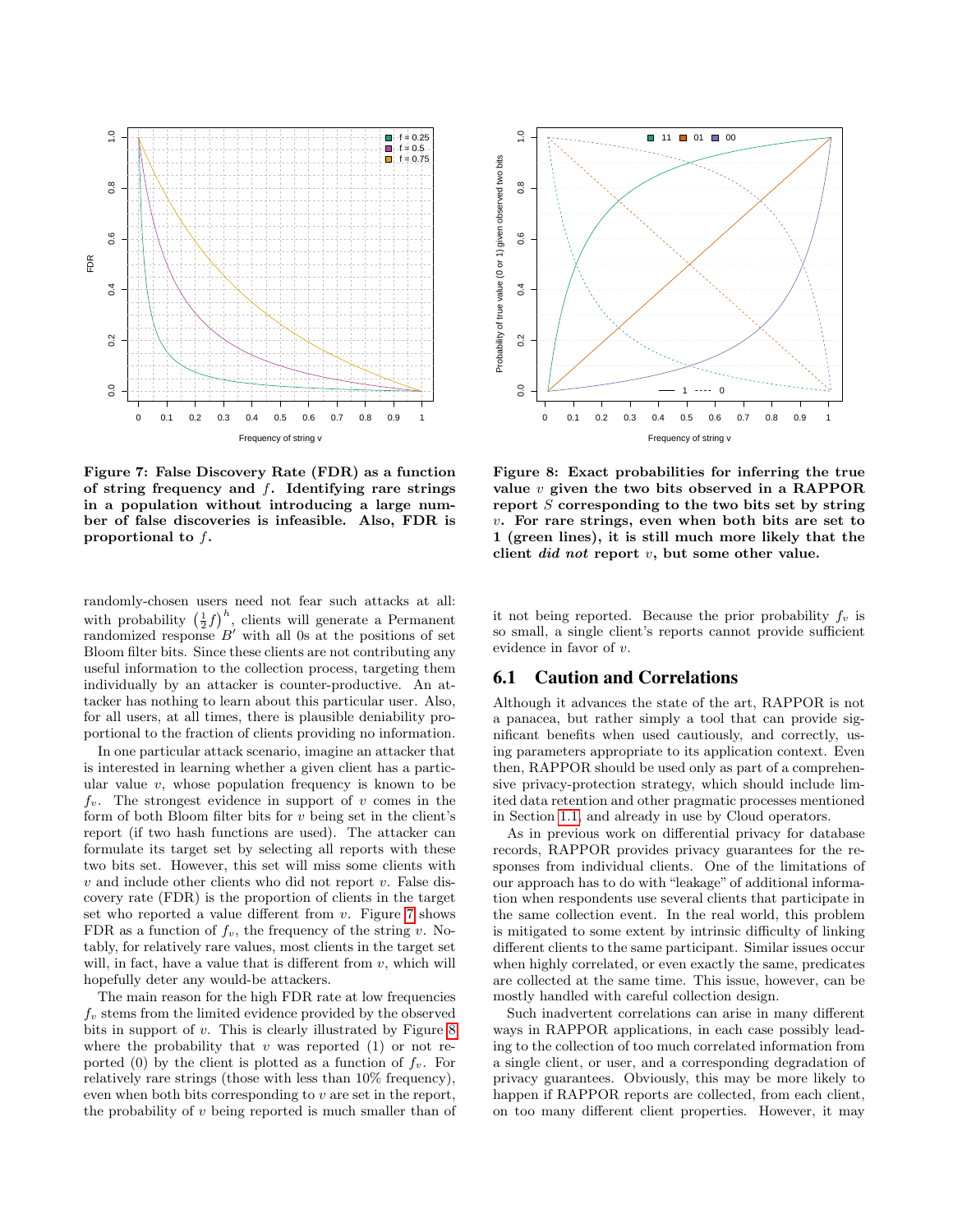also happen in more subtle ways. For example, the number of cohorts used in the collection design must be carefully selected and changed over time, to avoid privacy implications; otherwise, cohorts may be so small as to facilitate the tracking of clients, or clients may report as part of different cohorts over time, which will reduce their privacy. RAPPOR responses can even affect client anonymity, when they are collected on immutable client values that are the same across all clients: if the responses contain too many bits (e.g., the Bloom filters are too large), this can facilitate tracking clients, since the bits of the Permanent randomized responses are correlated. Some of these concerns may not apply in practice (e.g., tracking responses may be infeasible, because of encryption), but all must be considered in RAPPOR collection design.

In particular, longitudinal privacy protection guaranteed by the Permanent randomized response assumes that client's value does not change over time. It is only slightly violated if the value changes very slowly. In a case of rapidly changing, correlated stream of values from a single user, additional measures must be taken to guarantee longitudinal privacy. The practical way to implement this would be to budget  $\epsilon_{\infty}$ over time, spending a small portion on each report. In the RAPPOR algorithm this would be equivalent to letting  $q$ get closer and closer to p with each collection event.

Because differential privacy deals with the worst-case scenario, the uncertainty introduced by the Bloom filter does not play any role in the calculation of its bounds. Depending on the random draw, there may or may not be multiple candidate strings mapping to the same h bits in the Bloom filter. For the average-case privacy analysis, however, Bloom filter does provide additional privacy protection (a flavor of k-anonymity) because of the difficulty in reliably inferring a client's value  $v$  from its Bloom filter representation  $B$  [\[4\]](#page-12-4).

#### 7 Related Work

Data collection from clients in a way that preserves their privacy and at the same time enables meaningful aggregate inferences is an active area of research both in academia and industry. Our work fits into the category of problems recently explored by [\[16,](#page-12-8) [18,](#page-12-9) [7,](#page-12-10) [20\]](#page-12-11), where an untrusted aggregator wishes to learn the "heavy hitters" in the clients' data or run certain types of learning algorithms on the aggregated data, while guaranteeing the privacy of each contributing client and, in some cases, restricting the size of the communication from the client to the untrusted aggregator. Our contribution is to suggest an alternative to those already explored that is intuitive, easy-to-implement, and potentially more suitable to certain learning problems, and to provide a detailed statistical decoding methodology for our approach, as well as experimental data on its performance. Furthermore, in addition to guaranteeing differential privacy, we make explicit algorithmic steps towards protection against linkability across reports from the same user.

It is natural to ask why we built our mechanisms upon randomized response, rather than upon two primitives most commonly used to achieve differential privacy: the Laplace and Exponential mechanisms [\[12,](#page-12-0) [21\]](#page-12-12). The Laplace mechanism is not suitable because the client's reported values may be categorical, rather than numeric, in which case direct noise addition does not make semantic sense. The Exponential mechanism is not applicable due to our desire to implement the system in a local model, where the privacy is ensured by each client individually without a need for a trusted third party. In that case, the client does not have sufficient information about the data space in order to do the necessary biased sampling required by the Exponential mechanism. Finally, randomized response has the additional benefit of being relatively easy to explain to the end user, making the reasoning about the algorithm used to ensure privacy more accessible than other mechanisms implementing differential privacy.

Usage of various dimensionality reduction techniques in order to improve the privacy properties of algorithms while retaining utility is also fairly common [\[20,](#page-12-11) [17,](#page-12-13) [1,](#page-12-14) [22\]](#page-13-5). Although our reliance on Bloom filters is driven by a desire to obtain a compact representation of the data in order to lower each client's potential transmission costs and the desire to use technologies that are already widely adopted in practice [\[6\]](#page-12-15), the related work in this space with regards to privacy [\[4\]](#page-12-4) may be a source for optimism as well. It is conceivable that through a careful selection of hash functions, or choice of other Bloom filter parameters, it may be possible to further raise privacy defenses against attackers, although we have not explored that direction in much detail.

The work most similar to ours is by Mishra and Sandler [\[24\]](#page-13-6). One of the main additional contributions of our work is the more extensive decoding step, that provides both experimental and statistical analyses of collected data for queries that are more complex than those considered in their work. The second distinction is our use of the second randomization step, the Instantaneous randomized response, in order to make the task of linking reports from a single user difficult, along with more detailed models of attackers' capabilities.

The work of [\[11\]](#page-12-16) approaches the challenge of eliminating the need for a trusted aggregator with a distributed solution that places trust in other clients instead. [\[8\]](#page-12-17) and [\[2\]](#page-12-18) implement a differentially private protocol over distributed user data by relying on an honest-but-curious proxy or data aggregator bound by certain commitments.

Several lines of work aim to address the question of longitudinal data collection with privacy. The work of [\[25\]](#page-13-7) considers scenarios when many predicate queries are asked against the same dataset, and it uses an approach that, rather than providing randomization for each answer separately, attempts to reconstruct the answer to some queries based on the answers previously given to other queries. The high-level idea of RAPPOR bears some resemblance to this technique–the Instantaneous randomized response is reusing the result of the Permanent randomized response step. However, the overall goal is different—rather than answering a diverse number of queries, RAPPOR collects reports to the same query over data that may be changing over time. Although it does not operate under the same local model as RAPPOR, recent work by [\[14\]](#page-12-19) on pan-private streaming and by [\[13\]](#page-12-20) on privacy under continual observation introduces additional ideas relevant for the longitudinal data collection with privacy.

#### 8 Summary

RAPPOR is a flexible, mathematically rigorous and practical platform for anonymous data collection for the purposes of privacy-preserving crowdsourcing of population statistics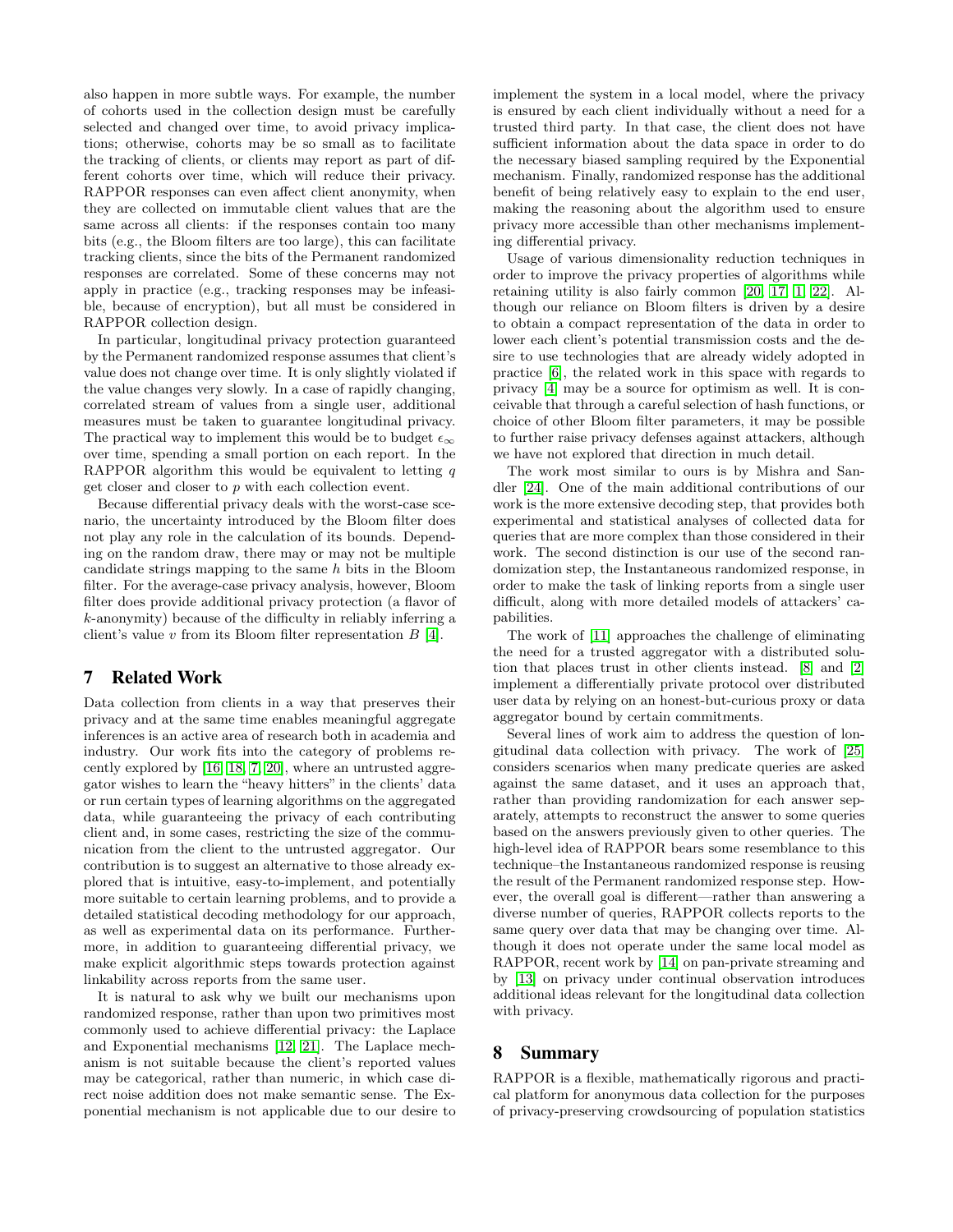on client-side data. RAPPOR gracefully handles multiple data collections from the same client by providing well-defined longitudinal differential privacy guarantees. Highly tunable parameters allow to balance risk versus utility over time, depending on one's needs and assessment of likelihood of different attack models. RAPPOR is purely a client-based privacy solution. It eliminates the need for a trusted thirdparty server and puts control over client's data back into their own hands.

*Acknowledgements.* The authors would like to thank our many colleagues at Google and its Chrome team who have helped with this work, with special thanks due to Steve Holte and Moti Yung. Thanks also to the CCS reviewers, and many others who have provided insightful feedback on the ideas, and this paper, in particular, Frank McSherry, Arvind Narayanan, Elaine Shi, and Adam D. Smith.

#### References

- <span id="page-12-14"></span>[1] Charu C. Aggarwal and Philip S. Yu. On privacypreservation of text and sparse binary data with sketches. In Proceedings of the 2007 SIAM International Conference on Data Mining (SDM), pages 57–67, 2007.
- <span id="page-12-18"></span>[2] Istemi Ekin Akkus, Ruichuan Chen, Michaela Hardt, Paul Francis, and Johannes Gehrke. Non-tracking web analytics. In Proceedings of the 2012 ACM Conference on Computer and Communications Security (CCS), pages 687–698, 2012.
- <span id="page-12-6"></span>[3] Yoav Benjamini and Yosef Hochberg. Controlling the false discovery rate: A practical and powerful approach to multiple testing. Journal of the Royal Statistical Society Series B (Methodological), 57(1):289–300, 1995.
- <span id="page-12-4"></span>[4] Giuseppe Bianchi, Lorenzo Bracciale, and Pierpaolo Loreti. 'Better Than Nothing' privacy with Bloom filters: To what extent? In Proceedings of the 2012 International Conference on Privacy in Statistical Databases (PSD), pages 348–363, 2012.
- <span id="page-12-1"></span>[5] Burton H. Bloom. Space/time trade-offs in hash coding with allowable errors. Commun. ACM, 13(7):422–426, July 1970.
- <span id="page-12-15"></span>[6] Andrei Z. Broder and Michael Mitzenmacher. Network applications of Bloom filters: A Survey. Internet Mathematics, 1(4):485–509, 2003.
- <span id="page-12-10"></span>[7] T.-H. Hubert Chan, Mingfei Li, Elaine Shi, and Wenchang Xu. Differentially private continual monitoring of heavy hitters from distributed streams. In Proceedings of the 12th International Conference on Privacy Enhancing Technologies (PETS), pages 140–159, 2012.
- <span id="page-12-17"></span>[8] Ruichuan Chen, Alexey Reznichenko, Paul Francis, and Johannes Gehrke. Towards statistical queries over distributed private user data. In Proceedings of the 9th USENIX Conference on Networked Systems Design and Implementation (NSDI), pages 169–182, 2012.
- <span id="page-12-2"></span>[9] Chromium.org. Design Documents: RAPPOR (Randomized Aggregatable Privacy Preserving Ordinal Responses). [http://www.chromium.org/developers/](http://www.chromium.org/developers/design-documents/rappor) [design-documents/rappor](http://www.chromium.org/developers/design-documents/rappor).
- <span id="page-12-5"></span>[10] Cynthia Dwork. A firm foundation for private data analysis. Commun. ACM, 54(1):86–95, January 2011.
- <span id="page-12-16"></span>[11] Cynthia Dwork, Krishnaram Kenthapadi, Frank McSherry, Ilya Mironov, and Moni Naor. Our data, ourselves: Privacy via distributed noise generation. In Proceedings of 25th Annual International Conference on the Theory and Applications of Cryptographic Techniques (EURO-CRYPT), pages 486–503, 2006.
- <span id="page-12-0"></span>[12] Cynthia Dwork, Frank McSherry, Kobbi Nissim, and Adam Smith. Calibrating noise to sensitivity in private data analysis. In Proceedings of the 3rd Theory of Cryptography Conference (TCC), pages 265–284, 2006.
- <span id="page-12-20"></span>[13] Cynthia Dwork, Moni Naor, Toniann Pitassi, and Guy N. Rothblum. Differential privacy under continual observation. In Proceedings of the 42nd ACM Symposium on Theory of Computing (STOC), pages 715–724, 2010.
- <span id="page-12-19"></span>[14] Cynthia Dwork, Moni Naor, Toniann Pitassi, Guy N. Rothblum, and Sergey Yekhanin. Pan-private streaming algorithms. In Proceedings of The 1st Symposium on Innovations in Computer Science (ICS), pages 66–80, 2010.
- <span id="page-12-7"></span>[15] Justin Hsu, Marco Gaboardi, Andreas Haeberlen, Sanjeev Khanna, Arjun Narayan, Benjamin C. Pierce, and Aaron Roth. Differential privacy: An economic method for choosing epsilon. In Proceedings of 27th IEEE Computer Security Foundations Symposium (CSF), 2014.
- <span id="page-12-8"></span>[16] Justin Hsu, Sanjeev Khanna, and Aaron Roth. Distributed private heavy hitters. In Proceedings of the 39th International Colloquium Conference on Automata, Languages, and Programming (ICALP) - Volume Part I, pages 461–472, 2012.
- <span id="page-12-13"></span>[17] Krishnaram Kenthapadi, Aleksandra Korolova, Ilya Mironov, and Nina Mishra. Privacy via the Johnson-Lindenstrauss transform. Journal of Privacy and Confidentiality, 5(1):39–71, 2013.
- <span id="page-12-9"></span>[18] Daniel Keren, Guy Sagy, Amir Abboud, David Ben-David, Assaf Schuster, Izchak Sharfman, and Antonios Deligiannakis. Monitoring distributed, heterogeneous data streams: The emergence of safe zones. In Proceedings of the 1st International Conference on Applied Algorithms (ICAA), pages 17–28, 2014.
- <span id="page-12-3"></span>[19] Daniel Kifer and Ashwin Machanavajjhala. No free lunch in data privacy. In Proceedings of the ACM SIGMOD International Conference on Management of Data (SIGMOD), pages 193–204, 2011.
- <span id="page-12-11"></span>[20] Bin Liu, Yurong Jiang, Fei Sha, and Ramesh Govindan. Cloud-enabled privacy-preserving collaborative learning for mobile sensing. In Proceedings of the 10th ACM Conference on Embedded Network Sensor Systems (SenSys), pages 57–70, 2012.
- <span id="page-12-12"></span>[21] Frank McSherry and Kunal Talwar. Mechanism design via differential privacy. In Proceedings of the 48th Annual IEEE Symposium on Foundations of Computer Science (FOCS), pages 94–103, 2007.